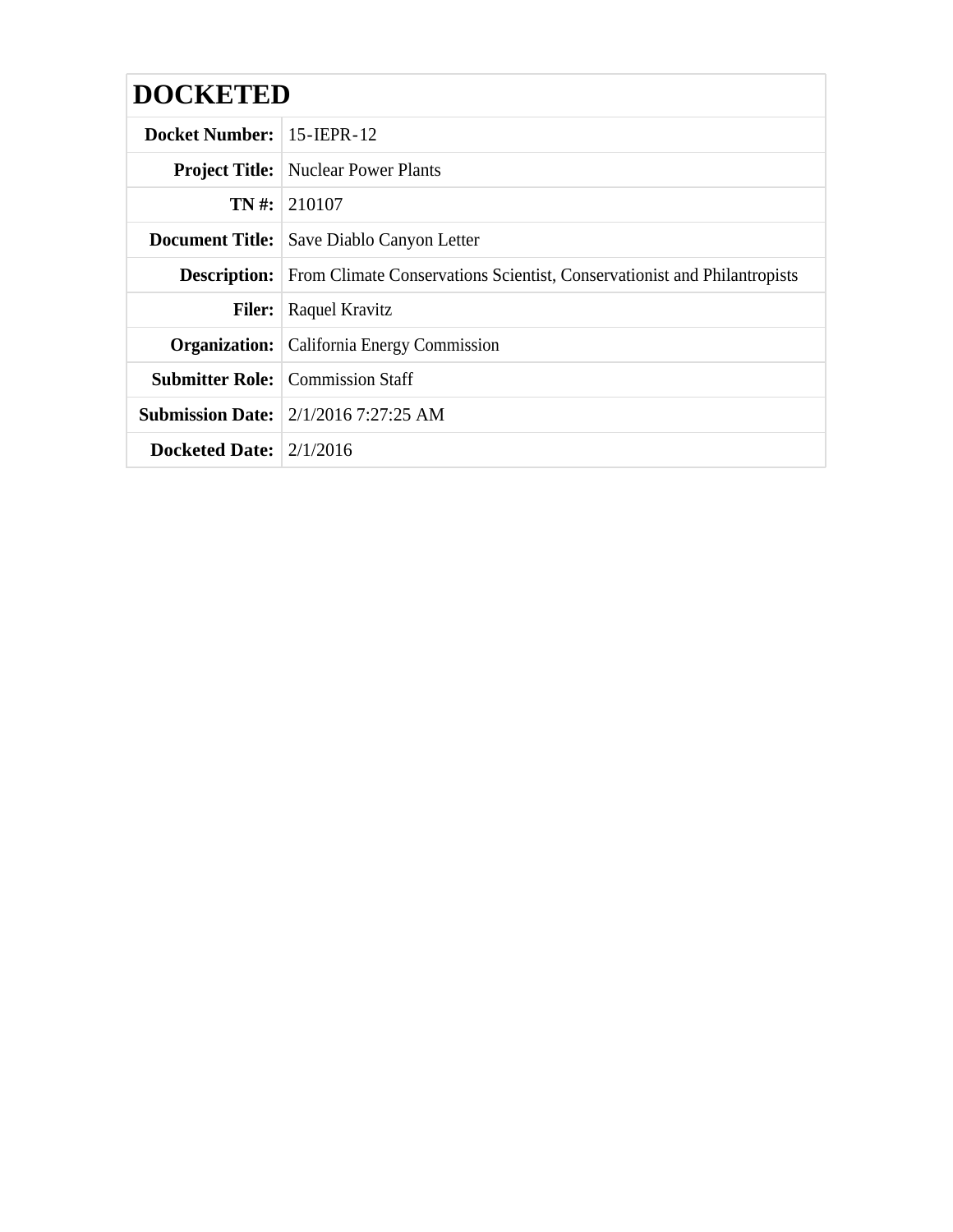

January 29, 2016

The Honorable Governor Jerry Brown The Honorable Lt. Gov. Gavin Newsom, Chairperson, California Lands Commission Mr. Michael Picker, President, California Public Utilities Commission Mr. Robert Weisenmiller, Chairperson, California Energy Commission Ms. Mary Nichols, Chairperson, California Air Resources Board Ms. Effie Turnbull-Sanders, Chairperson, California Coastal Commission Mr. Anthony Early, CEO Pacific Gas & Electric

Dear Governor Brown, Lt. Gov. Newsom, Chairperson Picker, Chairperson Weisenmiller, Chairperson Turnbull-Sanders, Chairperson Nichols, and Mr. Early,

We are writing as scientists, conservationists, and philanthropists to urge you to do everything in your powers to ensure that California's last nuclear power plant, Diablo Canyon Power Plant, is relicensed.

In particular, we urge you to work together to expedite state regulatory approvals and eliminate redundant regulatory processes so that PG&E can request a renewal of Diablo Canyon's operating license from the federal Nuclear Regulatory Commission. We urge you not to allow unrelated conflicts, politics, ideology or irrational fears to get in the way.

Diablo Canyon provided 22 percent of all the clean energy electricity generated in California in 2014. If closed, it will likely be replaced by natural gas and California's carbon emissions will increase the equivalent of adding nearly two million cars to the road.

Closing Diablo Canyon would make it far harder to meet the state's climate goals. Already, the percentage of electricity California generates from clean energy declined from 53 percent in 2011 to 38 percent in 2014. Without Diablo, California's clean electricity generation would decline to 26 percent while electricity from natural gas would rise to 70 percent.

Declining electricity from clean energy sources, including hydro-electric dams, underscores the importance of nuclear, the only source of zero carbon power that is reliable no matter the weather or climate. In 2014, Diablo Canyon — a single power plant — produced 24 percent more electricity than all of California's wind, and 33 percent more electricity than all of California's solar.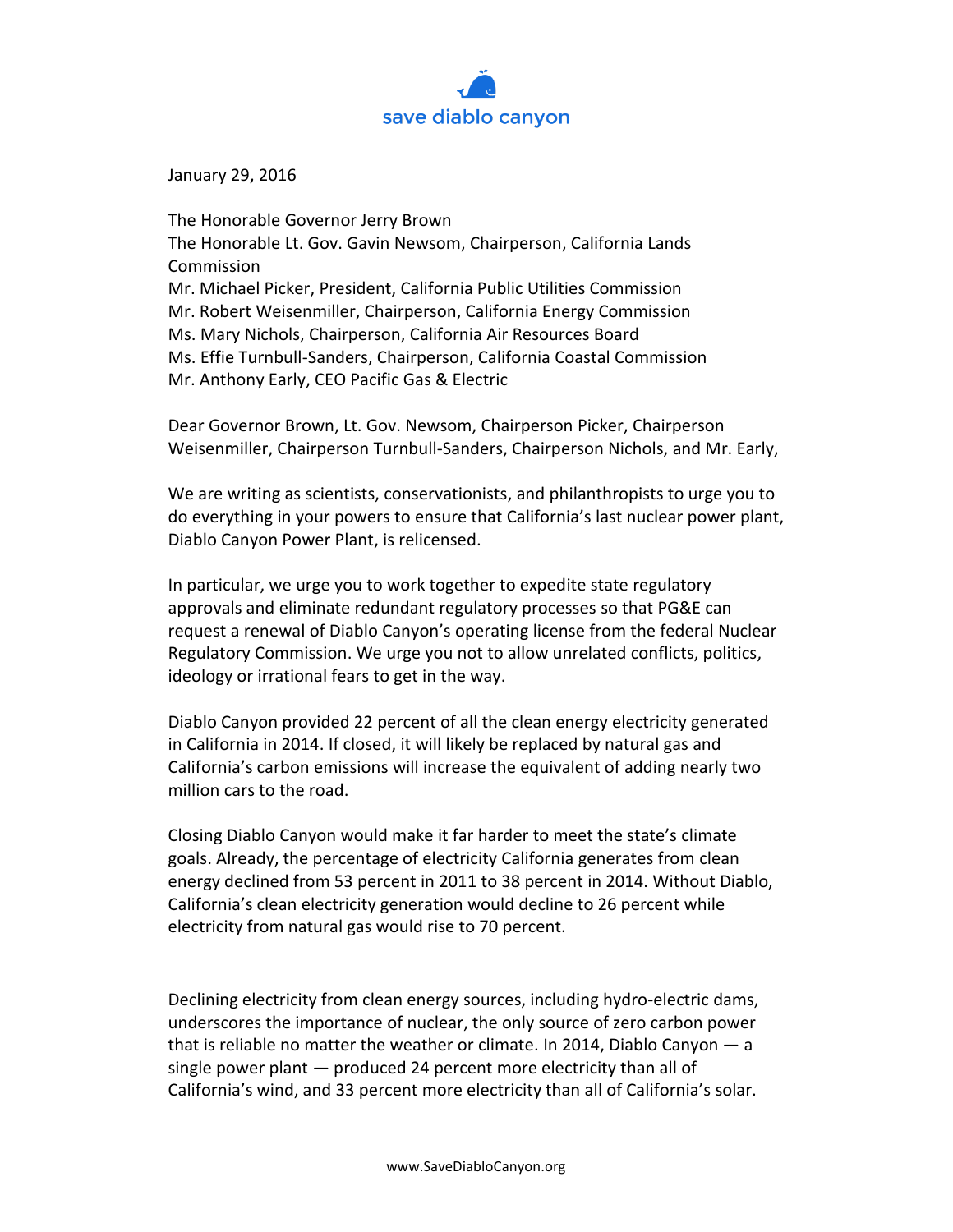Diablo Canyon produces twice as much power as all of California's solar panels, and 40 times more than its largest solar farm.

Diablo Canyon has been repeatedly inspected, upgraded, certified, and recertified as safe by the independent federal Nuclear Regulatory Commission (NRC) for three decades. Independent nuclear safety experts view Diablo Canyon as one of the best-run nuclear power plants in the world, and believe it is highly likely NRC would renew Diablo Canyon's license to operate from 2025 to 2045.

While it is within the purview of the California Public Utilities Commission (CPUC) to assess the safety of Diablo Canyon, the CPUC has neither the technical expertise nor the political independence of the NRC. We encourage CPUC to limit its oversight to the minimum that fulfills its legitimate obligations in this area.

There is no reason why Diablo Canyon should require another environmental impact report (EIR), as Lt. Gov. Gavin Newsom, who acts as chairman of the State Lands Commission, says he will request. California EIRs are warranted when new developments are under consideration or when an existing development wishes to make significant operational or design changes. Neither of those conditions has been met.

To protect the integrity of the EIR process, and not allow EIRs to be used in a selective or arbitrary way, we encourage the Lands Commission to reject the request for an EIR.

State environmental regulations of Diablo Canyon's once-through-cooling should pose no obstacle to re-licensing as there are various low-cost mitigation options available to PG&E. Staff and consultants for the California State Water Resources Control Board (SWRCB) and PG&E have already identified options, such as the creation of an artificial reef and land conservation, as ways PG&E can mitigate its impact at a cost that would allow the plant to remain profitable.

Keeping Diablo Canyon open will result in greater protection for California's spectacular natural environment, while closing it would reduce it. Today, the rocky intertidal area around Diablo Canyon is one of the most pristine in San Luis Obispo County owing to its protection from public use. The coastal exclusion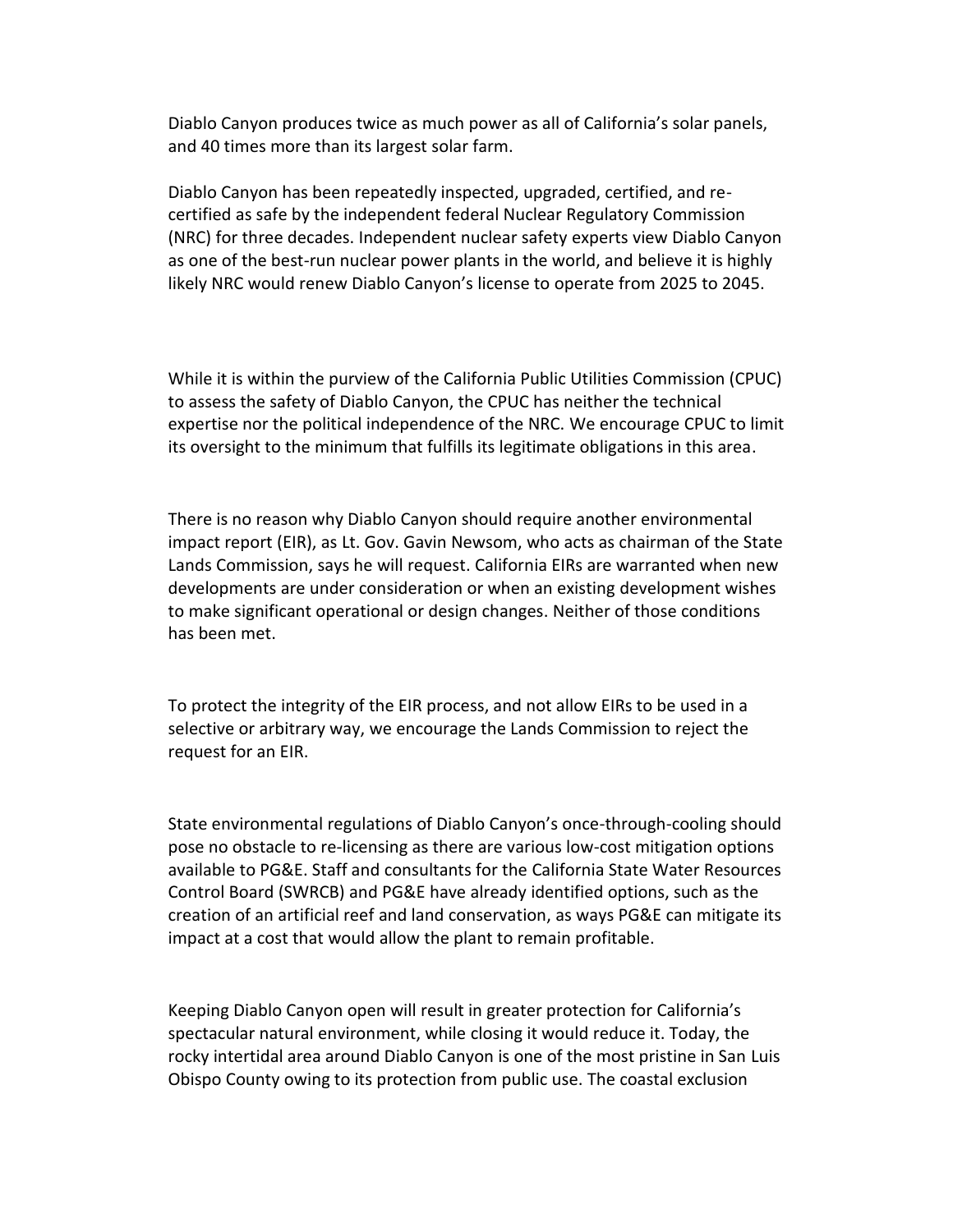zone around Diablo Canyon has thus served to protect 12 miles of valuable marine habitat and wildlife.

If Diablo goes away, so too will the possibility of land conservation purchased by PG&E for mitigation. And because Diablo Canyon's land footprint is so small, it will very likely be replaced by electricity from power plants, whether fossil or renewable, whose footprint is much larger.

For its part, we encourage PG&E to publicly commit to seek the re-licensing of Diablo Canyon, and to agree to reasonable regulations, regulatory questioning and process, and to commit to invest in reasonable mitigation measures.

Diablo Canyon helps PG&E meet its commitment to providing clean, inexpensive and reliable electricity to Californians, as well as its fiduciary duty to its shareholders. Diablo Canyon is a reliable and profitable source of clean energy. While natural gas prices are at historic lows, they are unlikely to stay low. And moving from nuclear to natural gas would undermine PG&E's commitment to clean energy.

We thank you all for your commitment to clean energy, conservation, and climate action, and hope you will see how protecting Diablo Canyon is in the best interests of California's environment, economy and people, as well as our shared global climate

We hope you will do all in your power to work with each other to expedite the regulatory and renewal process.

Sincerely,

## **Climate and Conservation Scientists**

Andrew Balmford, Professor of Conservation Science, University of Cambridge

Mark S. Boyce, Department of Biological Sciences, University of Alberta

Barry Brook, Professor and Chair of Environmental Sustainability, [University of](https://en.wikipedia.org/wiki/University_of_Tasmania)  [Tasmania](https://en.wikipedia.org/wiki/University_of_Tasmania)

Luigi Guido, Professor at Department of Biology and Biotechnologies Università di Roma Sapienza Viale Università 32, Roma, Italy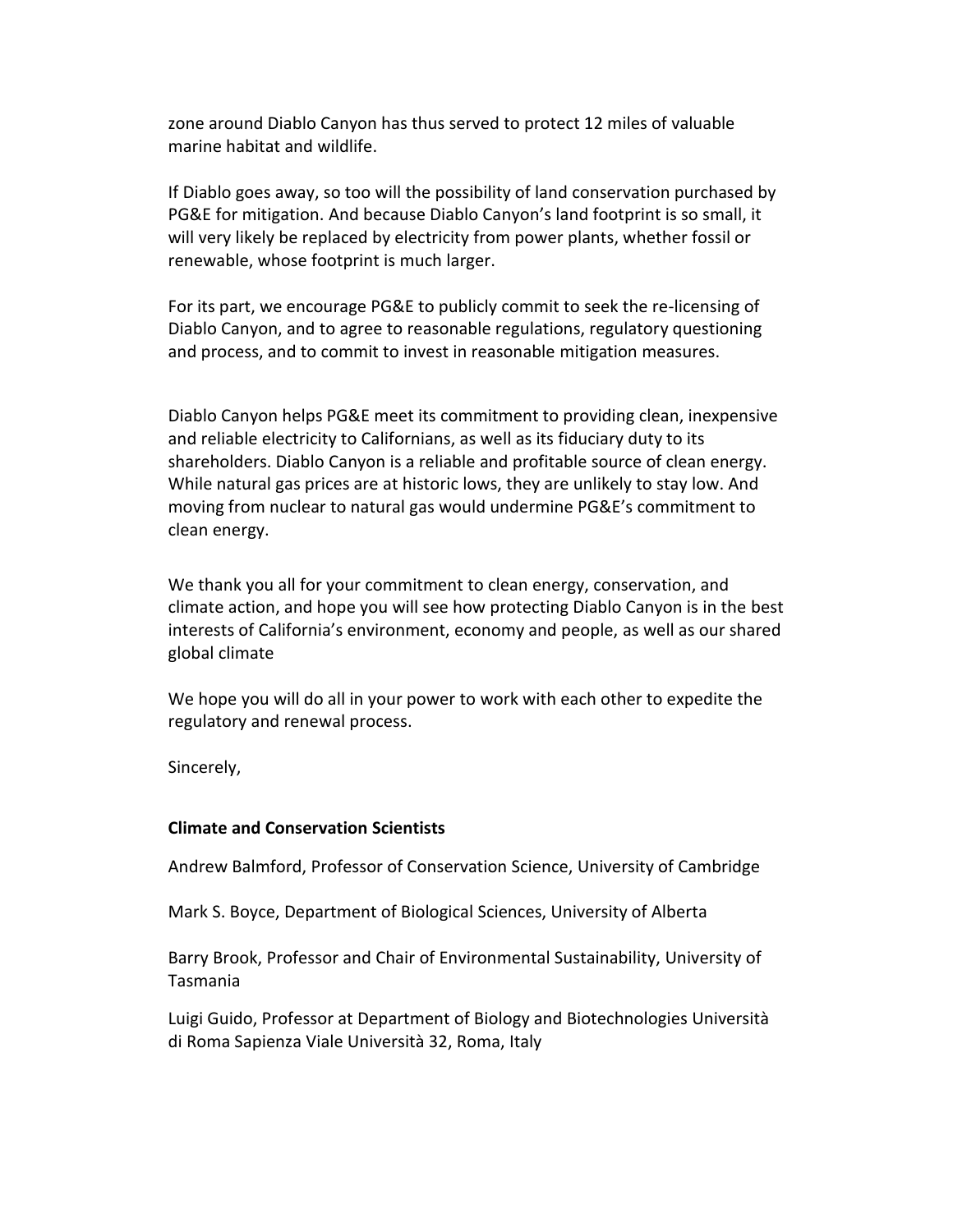F Stuart Chapin III, Professor Emeritus of Ecology, Department of Biology and Wildlife, Institute of Arctic Biology, University of Alaska, Fairbanks

Chris Dickman, conservation scientist, University of Sydney

David Dudgeon, Chair and Professor of Ecology and Biodiversity, School of Biological Sciences, University of Hong Kong, China

Kerry Emanuel, Professor of Atmospheric Science, Massachusetts Institute of **Technology** 

James Hansen, Climate Science, Awareness, and Solutions Program, Columbia University, Earth Institute, Columbia University

Chris Johnson, Professor of Wildlife Conservation, University of Tasmania

David W. Keith, Gordon McKay Professor of Applied Physics for the Paulson School of Engineering and Applied Sciences and Professor of Public Policy, Harvard Kennedy School at Harvard University.

Lian Pin Koh, Chair of Applied Ecology and Conservation, Director, *[Unmanned](http://uraf.org/)  [Research Aircraft Facility](http://uraf.org/) [\(www.uraf.org\)](http://uraf.org/)* Australian Research Council Future Fellow II, *[Environment Institute](http://www.adelaide.edu.au/environment/about/)*, University of Adelaide

Charles J. Krebs, Emeritus Professor, Department of Zoology, University of British Columbia

William F. Laurance, PhD, FAA, FAAAS, FRSQ; Distinguished Research Professor & Australian Laureate; Prince Bernhard Chair in International Nature Conservation; Director of the Centre for Tropical Environmental and Sustainability Science

David W. Lea, Professor, Earth Science, University of California

Michelle Marvier, Professor, Environmental Studies and Sciences, Santa Clara **University** 

Joe Mascaro, Program Manager for Impact Initiatives, Planet Labs

Robert May, Oxford OM AC Kt FRS, Department of Zoology, University of Oxford

Richard Muller, Professor of Physics, University of California, Berkeley; Co-Founder and Scientific Director, Berkeley Earth

Robin Naidoo, Adjunct Professor, University of British Columbia, Vancouver, BC, Canada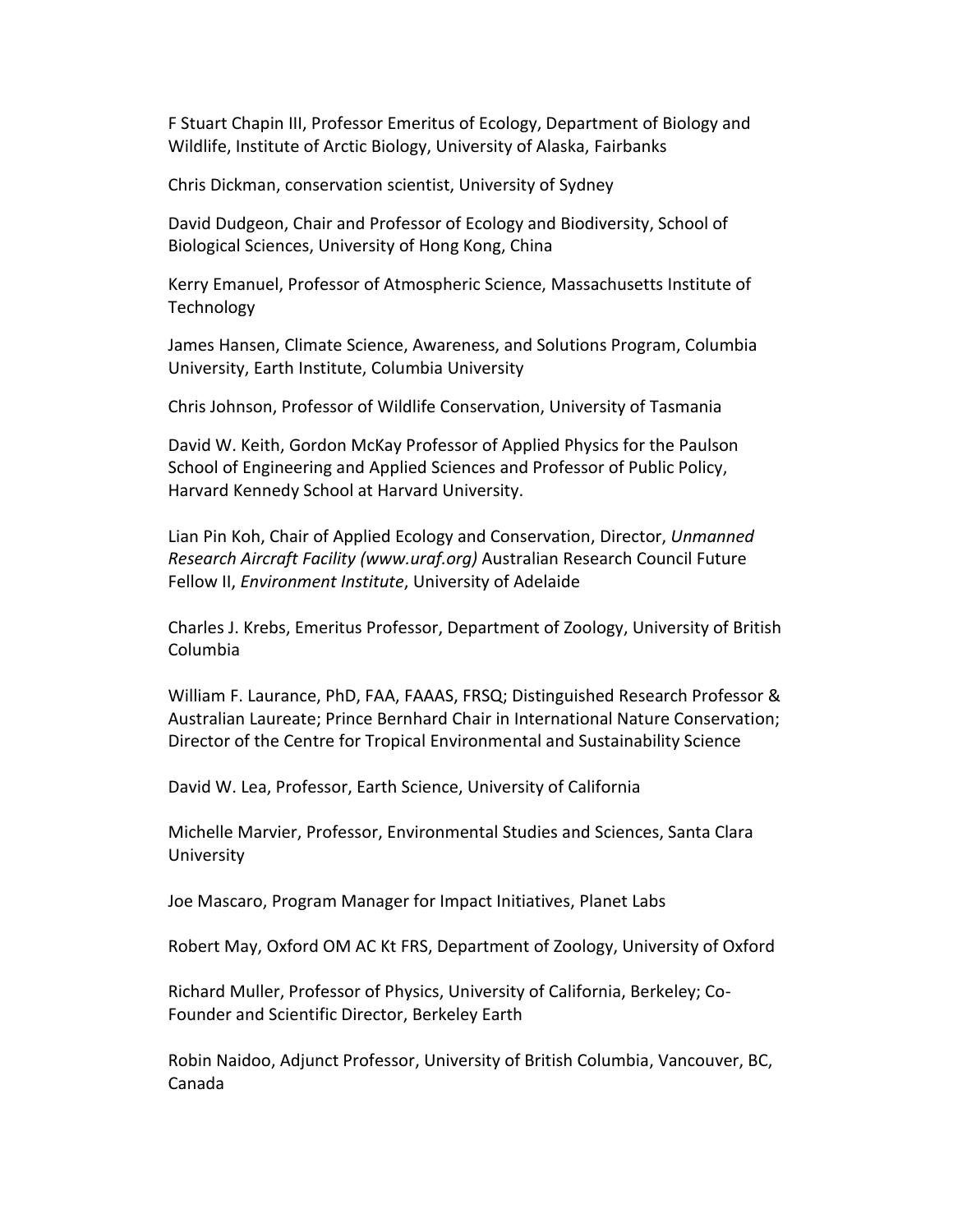Reed Noss, Provost's Distinguished Research Professor, Department of Biology, University of Central Florida

Peter H. Raven, President Emeritus, Missouri Botanical Garden. Winner of the National Medal of Science, 2001

Burton Richter, Nobel Prize Winner, Physics, 1976

Cagan H. Sekercioglu, professor of conservation ecology, Department of Biology, University of Utah; former senior scientist at the Stanford University Center for Conservation Biology at the University of Utah.

Barrett Walker, Trustee, Alex C. Walker Foundation

Tom Wigley, Climate and Energy Scientist, National Center for Atmospheric Research, Boulder, CO

Stephen E. Williams, Centre for Tropical Biodiversity & Climate Change, College of Marine & Environmental Sciences, James Cook University, Australia

## **Conservationists and Philanthropists**

Daniel Aegerter, Chairman, Armada Investment

Tom Blees, Executive Director, The Science Council

Stewart Brand, founder, Whole Earth Catalogue

Jeremy Carl, Research Fellow, Hoover Institution, Stanford University

John Crary, Crary Family Foundation

Gwyneth Cravens, author, *Power to Change the World*

David Douglas, Partner, Applied Invention

Christopher Foreman, author, *The Promise & Peril of Environmental Justice*, School of Public Policy, University of Maryland

Valerie Gardner, Founder, Tiny Blue Dot; Chair, Atherton Environmental Programs Committee

Kirsty Gogan, Executive Director, Energy for Humanity

Garrett Gruener, Managing Director, Gruener Ventures

Steve Kirsch, CEO, Token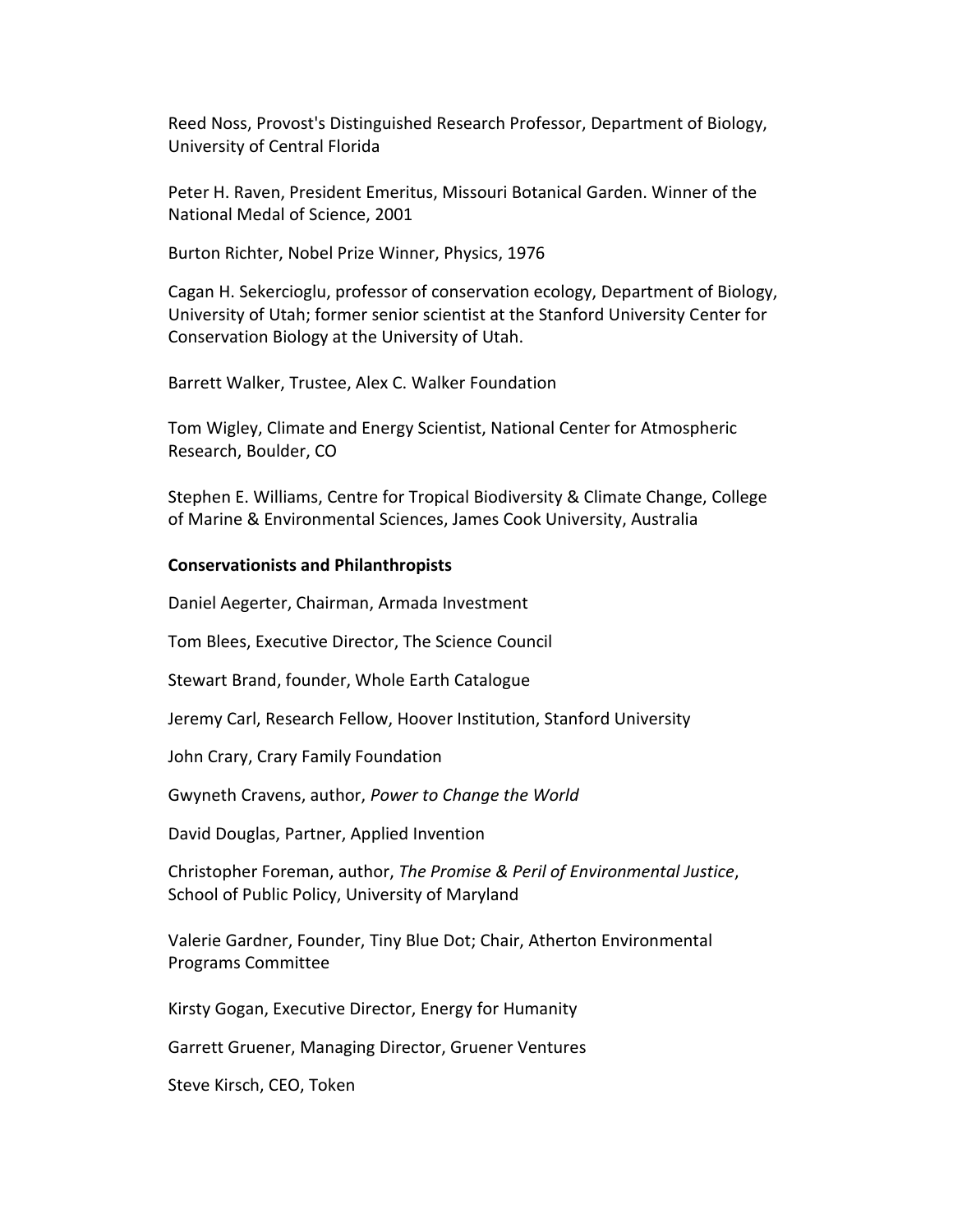Joseph B. Lassiter, Senior Fellow, Senator John Heinz Professor of Management, Practice in Environmental Management, Harvard Business School

Martin Lewis, Department of History, Stanford University

Mark Lynas, author, *The God Species*

Norris McDonald, President, Center for Environment, Commerce & Energy

Elizabeth Muller, Elizabeth Muller, Founder and Executive Director, Berkeley Earth

Carl Page, President, Anthropocene Institute

Stephen Pinker, Harvard University, *Better Angels of Our Nature*

Rachel Pritzker, Pritzker Innovation Fund

Roland Pritzker, Pritzker Innovation Fund

Paul Robbins, author, *Political Ecology: A Critical Introduction*; Director, Nelson Institute for Environmental Studies, University of Wisconsin

Ray Rothrock, Venture Capitalist, Partner Emeritus, Venrock

Richard Rhodes, Pulitzer-Prize winning author of *The Making of the Atomic Bomb*

Peter Schwartz, author, *Art of the Long View*

Robert Stone, co-founder, Energy for Humanity

Michael Shellenberger, co-author, *Break Through*

Stephen Tindale, Executive Director, Alvin Weinberg Foundation

CC:

## **Pacific Gas and Electric Board of Directors**

- [Lewis Chew,](http://www.pgecorp.com/aboutus/corp_gov/directors/LChew.shtml) Executive Vice President and Chief Financial Officer of Dolby Laboratories, Inc.
- [Fred J. Fowler,](http://www.pgecorp.com/aboutus/corp_gov/directors/FJFowler.shtml) Retired Chairman of the Board of, Spectra Energy Partners, LP